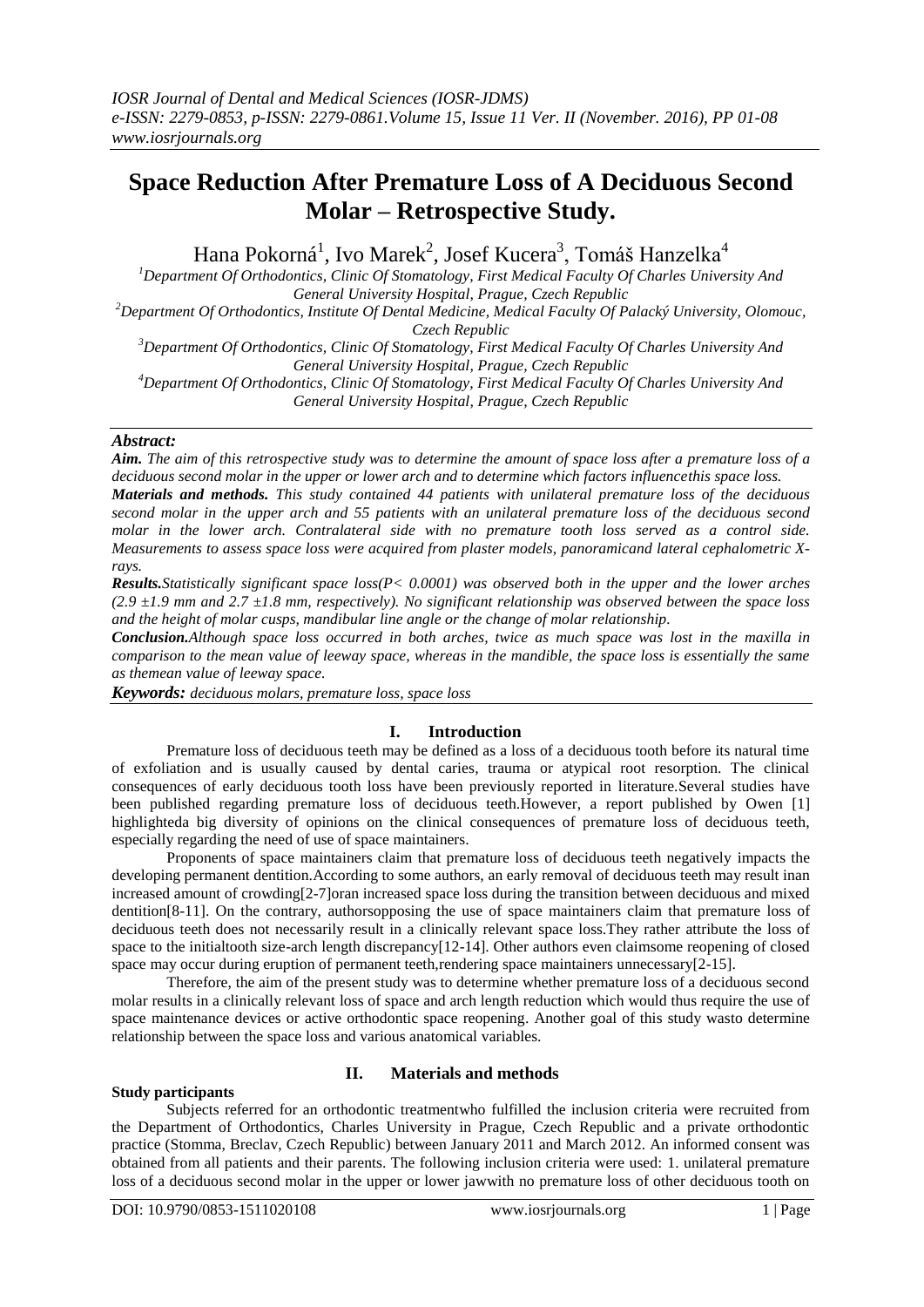the same side; 2. the second premolar must not be present on the side of deciduous tooth loss; 3. the period from the moment of the loss of deciduous tooth is longer than six months; 4. no premature loss on the contralateral side (control side).

A total of 99 patients who fulfilled the inclusion criteria were divided into two groups based on the localization of the premature tooth loss. Forty-four patients (22 boys, 22 girls; mean age  $9.6 \pm 1.9$ ) with an unilateral premature loss of the second deciduous molar in the upper dental arch and 55 patients (26 boys, 29girls; mean age  $9.7 \pm 2.1$ ) with an unilateral premature loss of the second deciduous molar in the lower arch were included in this study.

Panoramic X-rays (OPG), lateral cephalometric X-raysand plaster models were obtained at the time of the initial orthodontic examination for a comprehensive orthodontic treatment planning. X-rays and plaster models were analyzed. The list of variables measured and description of variables can be derived from Figures 1-4 and Table 1-3.Additional data were also noted from patient filessuch as patient age at the time of examination and location of the early deciduous second molar loss.Characteristics of the sample file can be derived from Table 1.

#### Plaster models

From the plaster models, following measurements were recorded: molar relationship on both sides (Angle classification), the height of the highest cusp of the first permanent molar (McH) on the side of the tooth loss measured from the deepest point between the fissures to the highest point of the cusp; the distance between the first permanent molar intercusp fissure and the tip of canine on the side of premature toothloss and on the control side (M1C) (Fig. 1a; Fig. 2a), the distance between the mesial surface of the permanent first molar and the distal surface of the lateral incisor on the side of the tooth loss and on the control side (M1I2) (Fig. 1b; Fig. 2b) and space analysis (DD; dental discrepancy) of the upper and lower archeswas evaluated by the means of Moyers analysis using the prediction table at a level of 75% probability[16]. All measurements on study models were carried outusinga digital caliper (Masel Orthodontics, CA, USA) with an accuracy of 0.01 mm. Plaster models of the upper arch were then also scanned with an Epson Perfection 4990 Photo (Meerbusch, Deutschland), and an angle between the line running through mesio-buccal and mesio-palatal cusp of the permanent first molar and the line running through central palatal suture was measured on the side of the premature tooth loss and the control side (MRot) (Fig. 3).

#### Panoramic X-rays

To avoid bias error due to the method by which the panoramic X-raysare obtained we employed three techniques to measure the inclination of the lower permanent first molar (Fig. 4). An angle between the "mandibular plane" and the long axis of the lower permanent first molar on the side of loss and on the control side (M1ML) was measured. Next, we obtained an angle between the line on the lower border of the mandible between the tooth-bud of the lower permanent second molar and lower second premolar and the long axis of lower permanent first molar on the side of premature tooth loss and on the control side (M1PM). We also measured an angle between the "occlusal plane" and the long axis of lower permanent first molar on the side of premature tooth loss and on the control side (M1OR).

#### Cephalometric X-rays

From the lateral cephalograms, we measured the angle between the Sela-Nasion line and mandibular line (NSML) and the relation between the posterior and anterior facial height (SGo/NMe).

Onyx software (Image Instruments, Germany) was used to evalute the measurements on panoramic and cephalometric radiographs. All tracings and evaluations were performed by the same operator (HP). A complete list of the variables, detailed description and graphic representation of the parameters can be found in Tables 1 and 2 and Figures1 - 4.

#### Error of measurement

Two weeks after measurements were taken, all variables were remeasured from 20 randomly selected patients. Measurement error was calculated using the Dahlberg formula[17]and Pearson correlation coefficient between the first and second measurement. The greatest error of measurement (2.5°)was identified in the inclination of the lower molarto the mandibular plane(M1ML), while the smallest error of measurement (0.2 mm) was found in themolar cusp height and the (McH). The Pearson correlation coefficient showed a good correlation between both measurements. The highest correlation was found in the mandibular plane angle (0.989), on the other hand the molar cusp height measurement shows the smallest correlation (0.746) between both measurements.

#### Statistical methods

An expoloratory test (Shapiro-Wilk normality test) was performed to assess the normality of the distribution for all quantitative variables. Variables with a normal distribution (*P*> 0.05) were analyzed using a paired parametric *t* test. The Pearson correlation coefficient was alsoused to assess the correlation between chosen variables. In parametres without normal distributions,non-parametric tests were used (Spearman correlation coefficient and a Mann-Whitney U-test). Comparisons of the qualitative variables were performed with the Fisher exact test. A linear multivariant regression analysis was also performed for both jaws with the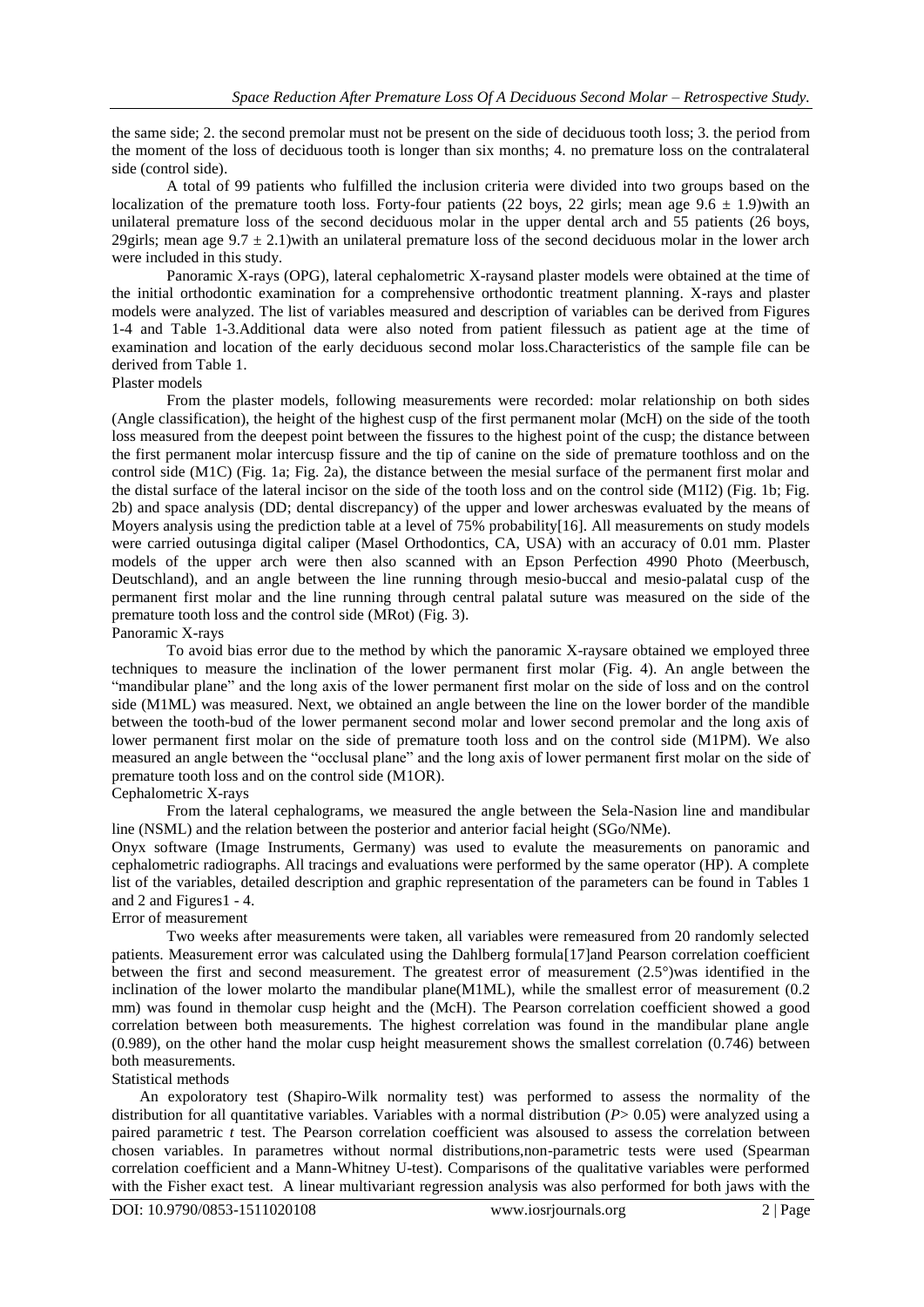loss of space (M1I2) as the dependent variable. Sex, age of the patient, height of the first molar cusp, dental discrepancy and facial divergence were chosen for the independent variables. Statistical analysis was performed using the SPSS statistical software, version 15 (SPSS Inc., Chicago, IL, USA) at *P* <0.05.

# **III. Results**

#### **The results are presented in Tables 1 through 5 and also in Figures 5 and 6. Upper jaw**

After premature loss of the upper deciduous second molar, the space between the permanent first molar intercusp fissure and the canine tip (M1C) and distal edge of lateral incisor (M1I2) showed a significant space reduction compared to the control side (*P*< 0.0001 for both the measurements) as the average space loss amounted to  $2.9 \pm 1.9$  mm and  $2.9 \pm 2.4$  mm,respectively(Table 2). The upper first molar on the side of tooth loss also presented with a more pronounced mesiorotation compared to the control side (*P* <0.0001)by an average of  $8.1^\circ \pm 5.8^\circ$  (Table 2). A significant correlation was found between the space loss (M1I2) and the dental discrepancy in the upper jaw ( $r = 0.40$ ;  $P = 0.007$ ) (Table 3). A small but significant negative correlation was also found between the mesial movement of the upper first molar (M1I2) and rotation of the upper first molar (MRot) on the side of prematuretooth loss ( $r = -0.3$ ;  $P = 0.05$ ).

On the side of the premature second deciduous molar loss, 9% of patients presented with Class I Angle molar relationship, 32% with half a unit Class II and 59% presented with a full Class II (Fig. 5). On the control side, 46% of the patients presented with Class I Angle relationship, 36% with half a unit Class II and 18% of the cases with full Class II. In 68% of cases, there was a difference in Angle molar relationship between the right and left sides. A total of 14 patients presented with no change in Angle molar relationship between both sides, while in 30 patients some change has occurred. However, no significant difference in space loss (M1C) was found between these groups  $(P = 0.971)$ . Therefore, no relationship between the change in Angle molar relationship and the amount of space loss was identified. A linear multivariant regression model showed no significant predictors for the space loss in the upper jaw.

Lower jaw

The amount of space(M1C and M1I2) on the side of the premature loss of the lower second deciduous molar was significantly reduced when compared to the control side (P< 0.0001).The average space loss amounted to  $2.7 \pm 1.8$  mm (M1C) and  $2.4 \pm 1.6$  mm (M1I2) (Table 2 and 3). The space loss in the lower jaw was also due to the increased mesial inclination of the first molars on the side where the premature loss occurred. The inclination of first permanent molars to the mandibular line (M1ML) and second molar-premolar mandibular line (M1PM) was significantly smaller compared to the control side (*P*<0.0001for both). The inclination of the first molarto theocclusal plane (M1OR) was significantly bigger in comparison to the control side (*P*<0.0001).A Pearson correlation analysis revealed significant negative correlation between the loss of space (M1C and M1I2) and dental discrepancy in the lower jaw ( $r = -0.38$ ,  $P = 0.005$  and  $r = -0.35$ ,  $P = 0.008$ ). No significant correlation was observed between space loss and other variables.

When molar Angle relationship was examined we found that on the side of premature deciduous molar loss56% of patients presented with Angle Class I, 16% with half a unit Class II, 4% with Class II and 24% with Class III (Graph 2). On the control side, 34.5% presented with Angle Class I, 40% with half a unit Class II,, 22% with Class II and 3.5% presented with Angle Class III (Fig. 6). A total of 20 patients presented with no change in Angle molar relationship between both sides, while in 35 patients the Angle molar relationship was different between both sides. The molar mesial movement (M1C and M1I2) was significantly bigger ( $P = 0.01$ ) and  $P = 0.0002$  in patients with the altered Angle molar relationship when compared to the group with the same molar relationship on both sides. While in the first group the space loss amounted to  $3.1 \pm 1.7$  mm (M1C) and 2.9  $\pm$  1.6 mm (M1I2), the latter group presented with only 1.8  $\pm$  1.6 mm and 1.1  $\pm$  1.2 mm, respectively.Thus, significant relationship between space loss and change in molar Angle relationship was found in the lower jaw.

A linearmultivariantregression model revealed dental discrepancy in the lower jaw as a statistically significant predictor (beta,  $-0.320$ ; 95% confidence interval,  $-0.280 - 0.016$ ;  $P = 0.029$ )

#### **IV. Discussion**

Despite recent advances in dental care that have increased the number of children appearing with intact dentition[18], premature loss of deciduous teeth still remains a problem. The issues surrounding the early extraction of deciduous teeth and the consequences have been the subjects of a number of studies[7-15, 19- 27].The presented study attempted to describe not only the amount of the space lost after premature loss of second deciduous molar but also the manner by which the space for second premolar is reduced. The purpose of this study wasto evaluate especially the clinical impact of such space loss on the developing dentition. We wanted to contribute to the ongoing discussion whether a premature loss of second deciduous molars does or does not require the use of space maintainers.In agreement with previous studies[22, 23]our results also found a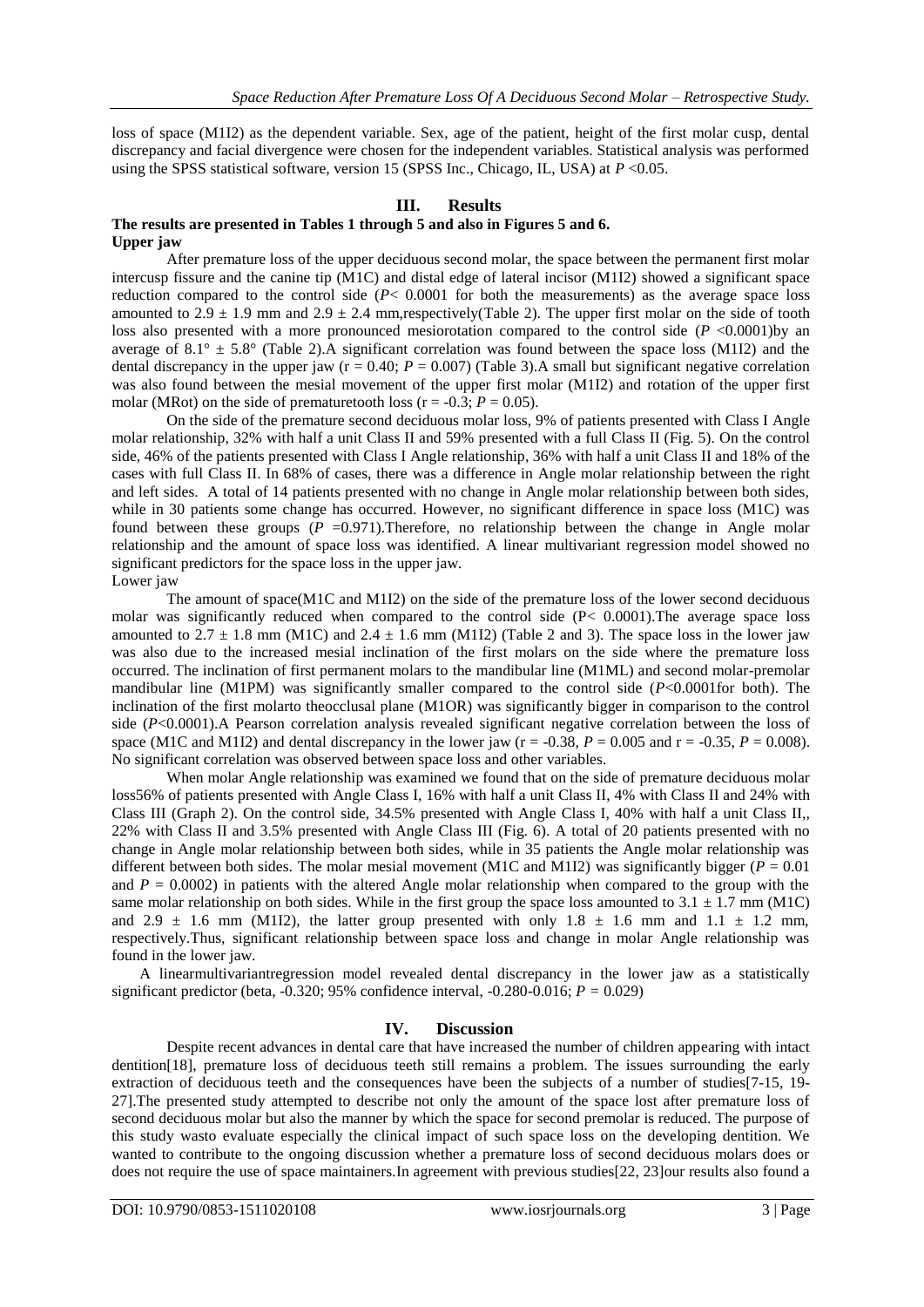significant loss of space between the permanent first molarintercusp fissure and canine tip after premature loss of second deciduous molar in the upper arch when compared to the control side.However, the clinical significance of such space loss has to be related to the amount of leeway space when indication of space maintainers is concerned. Theamount of leeway space in the maxilla is quite variable, ranging from 0.9 mm[28] to 1.5 mm[29]. The average space loss observed in this study was twice as big.A considerable amount of space loss in the upper jaw may also be due to a significant mesial rotation of the first molars around the palatal root. Our results show, that first molars on the control side are significantly less mesiorotated than the first molars on the side where the second deciduous molar was lost. We found that mesiorotation of the first maxillary molar was  $8.1^\circ \pm 5.8^\circ$  larger in children with premature deciduous molar loss. The amount of mesiorotation we documented is much higher compared to the results reported by Linder-Aronson<sup>12</sup> who found mesiorotation of  $0.67^{\circ} \pm 3.51^{\circ}$  in the permanent first maxillary molar after premature loss of deciduous teeth. This result could be affected by the fact, that his study included children with premature loss of the first deciduous molar and deciduous canine.

In this regard, we presume that space loss in the upper arch can be clinically relevant and space maintenance should be considered to prevent complications during following comprehensive orthodontic treatment. Asymmetric distalizing techniques, including extra- or intraoral distalizors, use of temporary anchorage devices, or the need of orthodontics extractions can be avoided by using properly indicated space maintenance techniques. Simple removable appliances or transpalatal arches may be employed for this purpose.

We found an average space loss of  $2.7 \pm 1.8$  mm in the distance between the middle of first permanent molar and middle of deciduous canine (M1C) and  $2.4 \pm 1.6$  mm space loss between the mesial surface of the first molar and distal surface of the lateral permanent incisor (M1I2) on the side with a premature loss when compared to the control side in the lower jaw. The values found in our studyarebigger than those found by Liu[23], who reported an average of 1.38 mm space loss in the mandible. Despite the numbers appear to be bigger compared to the results found in the upper jaw, it is important to note, that the leeway space in the mandible is much bigger than in the maxilla as it can oscillate between 2.2 mm[29] and 3.1 mm[16]. The values of space loss found in our study fall within this range. We can thus conclude that the loss of space is not clinically relevant in the lower arch and no space maintenance is needed for most patients.

We have found significant differences in permanent molar inclination after primary second molar losscompared to the control side where no loss occurred. A greater inclination in the first lower molar (a smaller angle) was observed on the side of deciduous molar loss. Our results are in agreement withPedersen *et al.*[31] who also reported that the permanent first molar may incline after an extraction in the mandible.

However, our results may be influenced by a relatively big variability in age of our patients and also in the variability of time, which elapsed after the deciduous molar extraction. As shown by Northway *et al.*[30]theremightbe a differentdynamicsofthespacelosswhencomparingthesituation in 6 years and 12 yearsofage.

The type and qualityofintercuspationmayalso play a role.Lundström[14], Liu[23] and Breakspear[26], have shown that a good intercuspation of the permanent first molars may prevent the mesial shift. Davey[22] focused also on the relationship between cusp height and mesial tooth movement and concluded that cusp height is associated with less mesial movement and space loss.However, according to the multivariant linear regression analysis no significant relationship between cusp height and loss of space in upper or lower jaw could be detected.Dental discrepancy in the lower jaw was identified as the only significant predictor of space loss. Nevertheless, this finding could be expected as these 2 variables are related. We did not observe a relationship between the mandibular plane angle and the degree of space loss, or between the growth rotation type and the degree of space loss after early deciduous tooth loss in either the upper or lower jaw.

The mesial shift and inclination of permanent molars may also present with a change in the Angle classification on the affected side. We found that in the upper arch the mesial toothmovement changed the intermolar relationship towards Angle class II tendency, while in the lower jaw, Class I and Class III were more frequent. There was also a difference in molar articulation between the affected and control sides.In our study, we observed a difference in molar relationship between the left and right sides in 68% of the patients with a premature deciduous loss.Our results support the findings of Pedersen *et al*.[31]who compared the incidence of bilateral distocclusion and documented a significantly lower incidence of distoocclusion in the group of children with premature loss of teeth in the lower arch.Northway *et al.*[30]also found that premature loss of the lower deciduous second molar and the subsequent mesial movement of the permanent molars may even lead to mesiocclusion.

Based on our results we may conclude that the consequences of premature primary second molar loss are more clinically relevant in the upper jaw as the space loss exceeds the amount of average leeway space. However, with the big variability of results in mind,the indication of space maintenance should be indicated based on a thorough and comprehensive treatment planning including careful space evaluation and analysis.It is necessary to consider each patient individuallyto indicate whether the use of a palatal arches, lingual arch or other type of space maintainer will be beneficial for the future orthodontic treatment. The use of lingual arch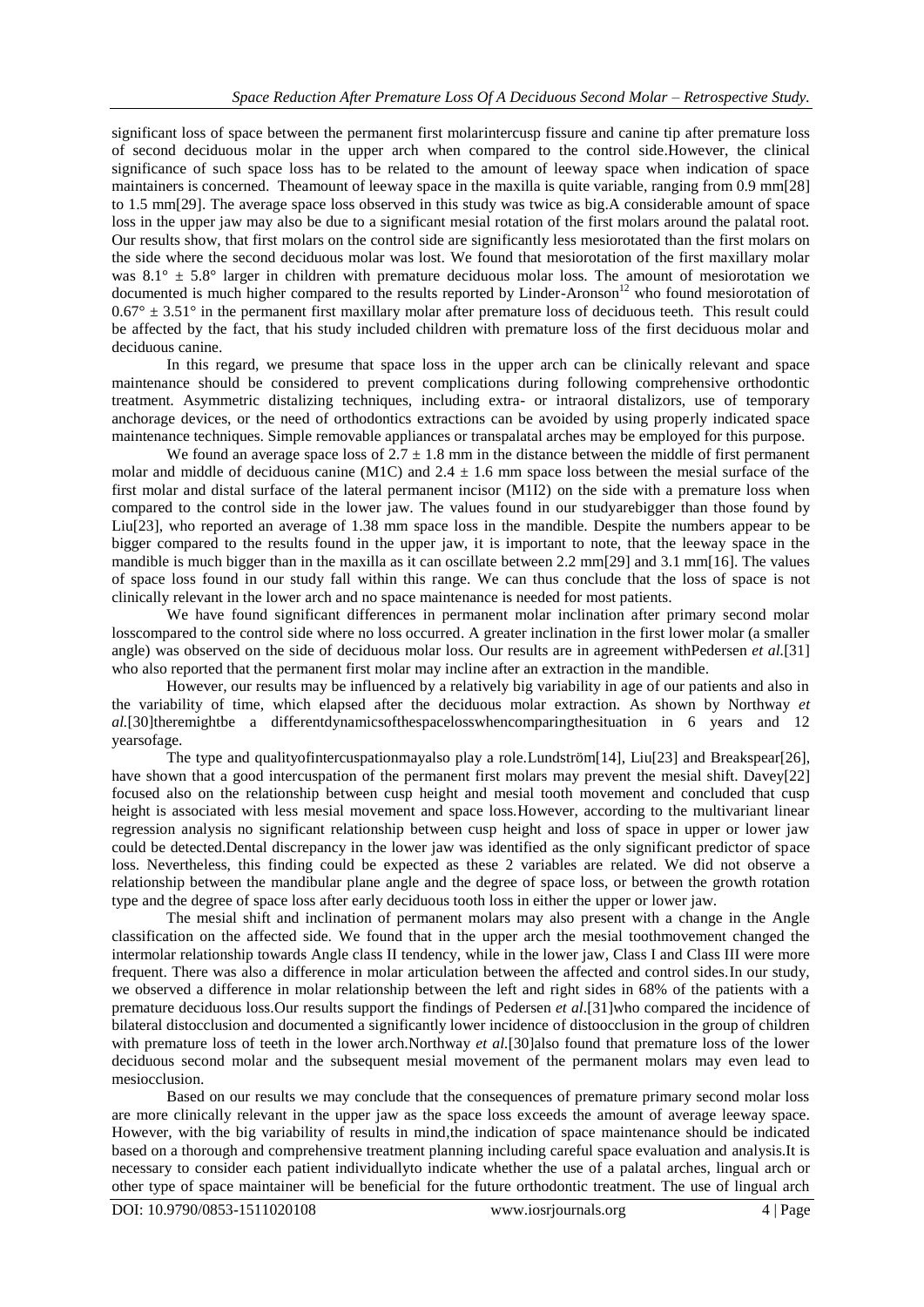space maintainers or other types of space maintainersis also not without a risk. Bond failures and fractures can appear in the lingual arches of fixed space maintainers, hygiene might also be an issue in very young patients. The impact on periodontal health and the risk of enamel decalcification in cases of bad oral hygiene is not negligible. Removable space maintainers are safer in this regard, however their effectivity largely depends on the compliance of the patients.

# **V. Conclusion**

Loss of space both in the upper and lower archesis observed on the side of premature loss of the second deciduous molarwhen comparedto the control side. The amount of space loss in the upper jawis twice as big when compared tothe mean value of leeway space, while in the lower jaw it is essentially the same as the mean value of leeway space.Therefore, space maintenance should be considered after premature loss of second deciduous molars in the upper jaw to prevent space loss and consequent need to employ distalization or extraction techniques.

### **Conflict of interest**

The authors declare no conflict of interest.

#### **References**

- [1]. D.G. Owen, The incidence and nature space closure following the premature extraction of deciduous teeth: A literature survey. American Journal of Orthodontics, 59(1), 1971,37-49.
- [2]. W.R.Proffit, I.C.Bennett, Space maintenance, serial extraction and the general practitioner. Journal of American Dental Association, 74(3),1967, 411-419.
- [3]. D.B.Law, Space maintenance. Journal of Dentistry for Children, 25,1958, 130-134.
- [4]. N.H.Olsen, Space maintenance. Dental Clinics inNorth America,7**,** 1959**,**339-353.
- [5]. C.F.L.Hinrichsen, Space maintenance in pedodontics. Australian Dentistry Journal, 7,1962,451-456.
- [6]. H.M.Kopel, The space maintenance problem in the primary dentition. Journal of Dentistry for Children,17(3),1950; 21-30. In: Owen DG. The incidence and nature space closure following the premature extraction of deciduous teeth: A literature survey. American Journal of Orthodontics,59(1),1971, 37-49.
- [7]. S.M.Kronfeld. The effects of premature loss of primary teeth and sequence of eruption of permanent teeth on malocclusion. Journal of Dentistry for Children, 20,1953,2-13.
- [8]. J.C.Brauer,Dentistry for children (McGraw-Hill Book Company, New York, 1964).
- [9]. J.T.Cohen, The selection of cases for space maintainers. Northwest Dentistry, 20,1941; 75-84. In: D.G.Owen, The incidence and nature space closure following the premature extraction of deciduous teeth: A literature survey. American Journal of Orthodontics, 59(1), 1971, 37-49.
- [10]. K.A.Rosenzweig, H. Klein, Loss of space by extraction of primary molars. Journal of Dentistry for Children, 17,1950,275-276.
- [11]. A.L.Ungar, Incidence and effect of premature loss of deciduous teeth. American Journal of Orthodontics andOral Surgery, 24, 1938,613-625.
- [12]. S. Linder-Aronson, The effect of premature loss of deciduous teeth; a biometric study in 14- and 15-year-olds. Acta Odontologica Scandinavica, 18,1960,101-122.
- 
- [13]. A.Lundström, Changes in crowding and spacing of teeth with age. Dental Practice, 19(6),1969,218-224. [14]. A. Lundström, The significance of early loss of deciduous teeth in the etiology of malocclusion. American Journal of Orthodontics, 41,1955,819-826.
- [15]. T.E.Magnússon. The effect of premature loss of deciduous teeth on the spacing of the permanent dentition. European Journal of Orthodontics, 1(4),1979, 243-249.
- [16]. R.E.Moyers, Handbook of orthodontics (4<sup>th</sup>ed., Chicago: YearBook, 1991)198-201.
- [17]. G. Dahlberg,Statisticalmethodsformedical and biologicalstudents (George Allen Unwin, London, 1940).
- [18]. S.Balkova, Oral health monitoring in children in Czech Republic (Public health school, Institute of postgradual education. Prague, 2010).
- [19]. R.C.Willett. Premature loss of deciduous teeth. Angle Orthodontist, 3, 1933,106-111.
- [20]. W.Miyamoto,C.S.Chung,P.K.Yee. Effect of premature loss of deciduous canines and molars on malocclusion of the permanent dentition. Journal of Dental Research, 55(4),1976, 584-590.
- [21]. A.Rönnerman, Early loss of primary molars. Relation to space conditions, dental development, facial morphology and the need for orthodontic treatmen, Department of Orthodontics, Faculty of Odontology, University of Gothenburg, Gothenburg, 1977. In: J. Pedersen ,K. Stensgaard, B. Melsen, Prevalence of malocclusion in relation to premature loss of primary teeth. Community Dentistry and Oral Epidemiology, 6(4), 1978, 204-209.
- [22]. K.W.Davey, Effect of premature loss of primary molars on the anteroposterior position of maxillary first permanent molars and other maxillary teeth. Journal of Dentistry for Children, 34(5), 1967,383-394.
- [23]. W.A.Liu.A study of the closure of space following premature loss of deciduous teeth, master´s thesis, University of Toronto, Toronto 1949. In: Northway W.M. The not-so-harmless maxillary first molar extraction. Journal of American Dental Association, 131(12), 2000,1711-1720.
- [24]. C.M.Seipel, Förtidiga mjölktandsförluster-effekt och terapi. Svensk Tandlaekare Tidskrift, 40,1947, 407. In: S.Linder-Aronson, The effect of premature loss of deciduous teeth; a biometric study in 14- and 15-year-olds. Acta Odontologica Scandinavica, 18, 1960, 101-122.
- [25]. E.K.Breakspear, Sequelae of early loss of deciduous molars. Dentistry Records, 71, 1951,127-134. In: : S.Linder-Aronson, The effect of premature loss of deciduous teeth; a biometric study in 14- and 15-year-olds. Acta Odontologica Scandinavica, 18, 1960, 101-122.
- [26]. E.K.Breakspear Further observations on early loss of deciduous molars. Dental Practice,11, 1961, 233-252.
- [27]. L.M.Clinch, M.J.R Healy. A longitudinal study of the results of premature extraction of deciduous teeth between 3-4 and 13-14 years of age. Dental Practice, 9,1959,109-127.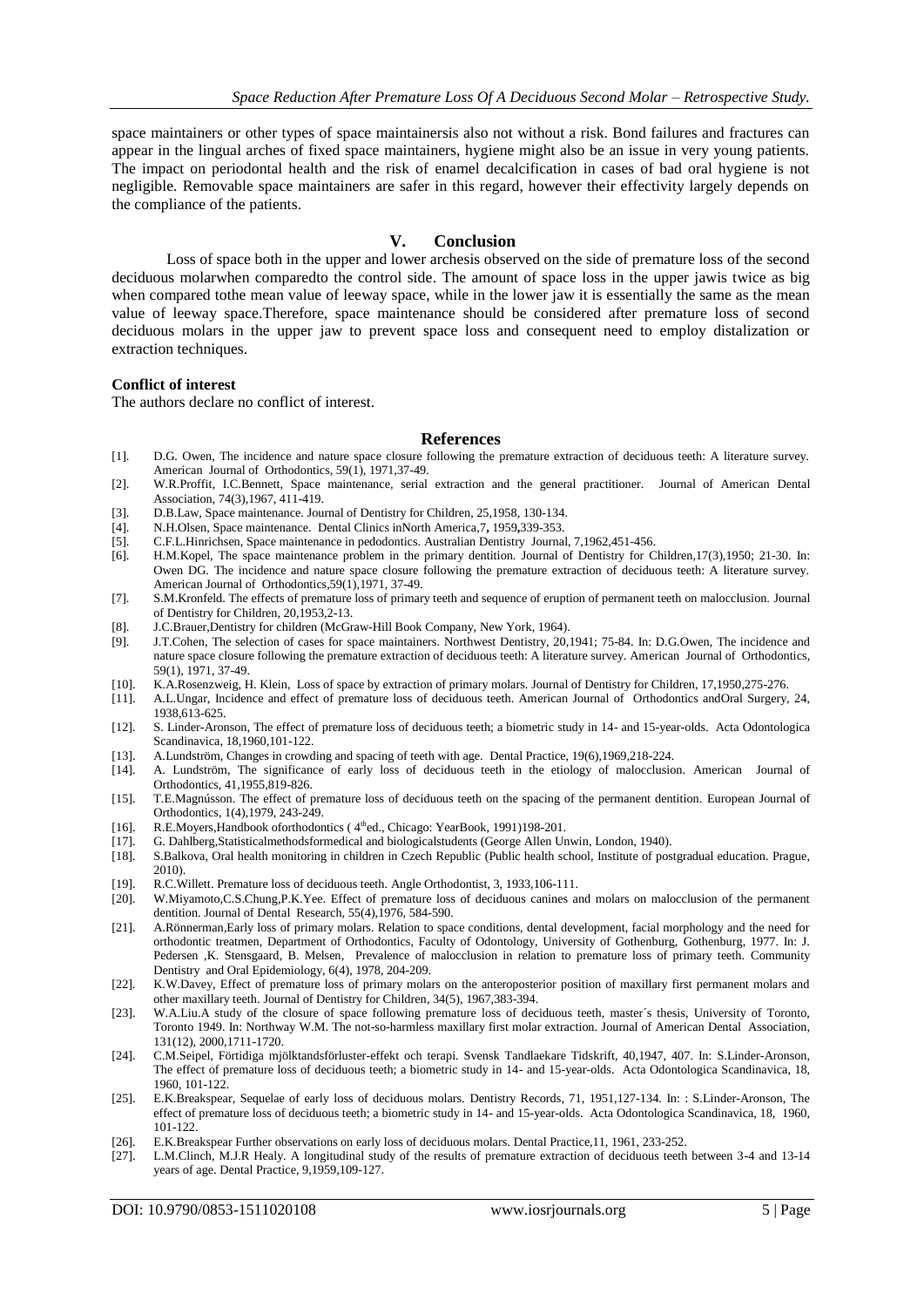- [28]. H.N.Nance. The limitations of orthodontic treatment. Part I. American Journal of Orthodontics and Oral Surgery, 33,1947,177-223.
- [29]. C.F.A.Moorrees,J.M.Chadha, Crown diameters of corresponding tooth groups in the deciduous and permanent dentition. Journal ofDentistry Research, 41, 1962,466-470.
- [30]. W.M.Northway, R.L. Wainright, A. Demirjian, Effect of premature loss of deciduous molars. Angle Orthodontist, 54(4),1984, 295-329.
- [31]. J. Pedersen,K. Stensgaard andB.Melsen. Prevalence of malocclusion in relation to premature loss of primary teeth. Community Dentistry and Oral Epidemiology, 6(4), 1978,204-209.





**Fig. 1.** Space evaluation after premature tooth loss in the upper jaw: a. The distance between the first permanent molar intercusp fissure and the tip of canine (M1C); b. the distance between the mesial surface of the permanent first molar and the distal surface of the lateral incisor (M1I2).



**Fig. 2.** Space evaluation after premature tooth loss in the lower jaw: a. The distance between the first permanent molar intercusp fissure and the tip of canine (M1C); b. the distance between the mesial surface of the permanent first molar and the distal surface of the lateral incisor (M1I2).¨



**Fig. 3.**Amounf of mesial molar rotation after premature tooth loss in the upper jaw (MRot).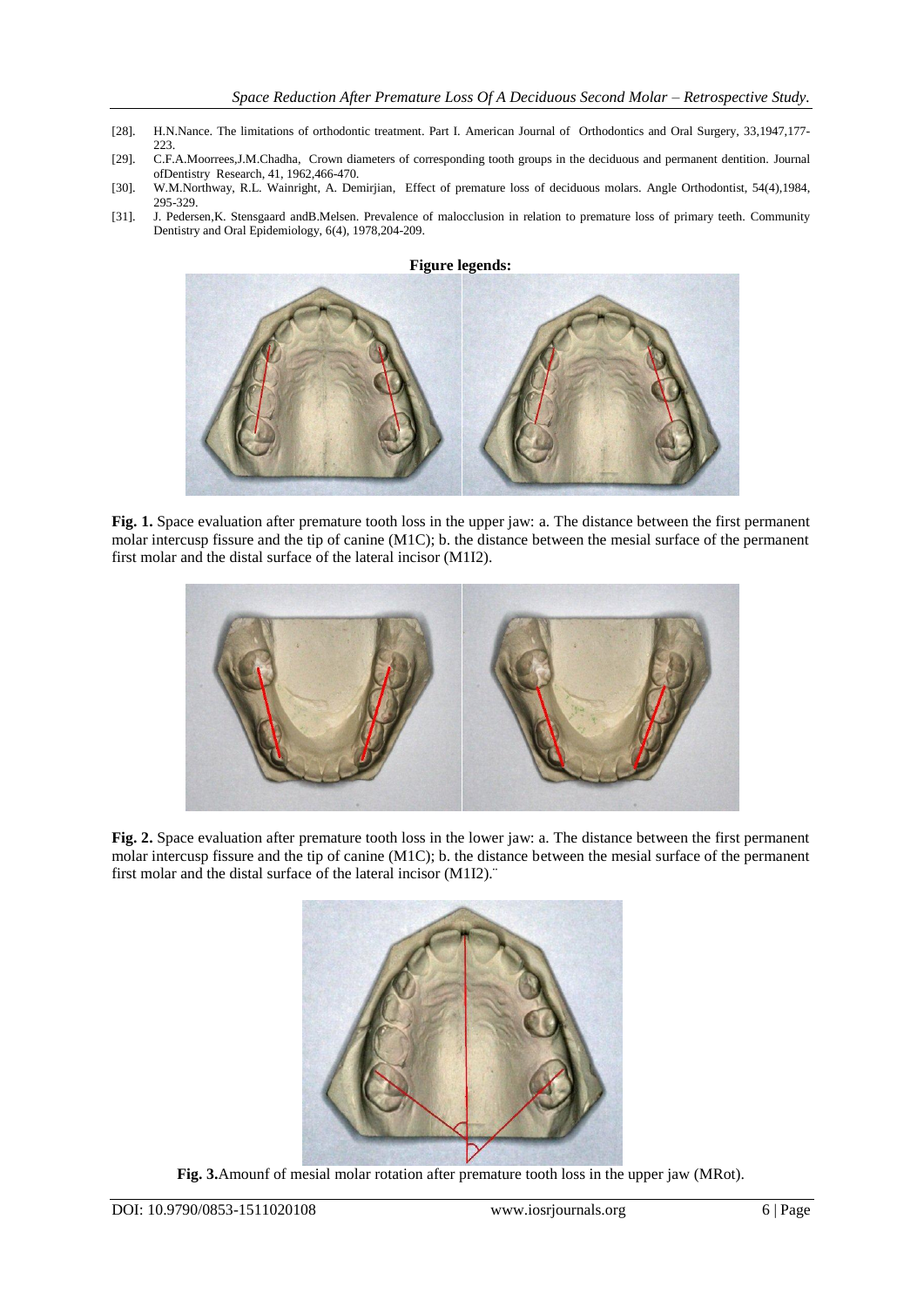

**Fig. 4.**Panoramic X-ray measurements evaluating mesial first permanent molar inclination.



**Fig. 5.**Comparison of Angle molar classification between both sides in the upper jaw.





**Table 1.**Characteristicsofpatientswith a second deciduousmolarloss in upper and lower jaw.

|                            | Upper jaw      |    | . .<br>Lower jaw |    |  |  |
|----------------------------|----------------|----|------------------|----|--|--|
|                            | $(n = 44)$     |    | $(n = 55)$       |    |  |  |
| Sex(M/F)                   | 22 M/22 F      |    | 26 M/29 F        |    |  |  |
| Age                        | $9.6 \pm 1.9$  |    | $9.7 \pm 2.1$    |    |  |  |
| Location of premature loss |                |    |                  |    |  |  |
|                            | 22             | 22 | 28               | 27 |  |  |
| McH                        | $2.1 \pm 0.4$  |    | $1.9 \pm 0.4$    |    |  |  |
| DD                         | $-3.2 \pm 3.2$ |    | $-0.7 \pm 3.5$   |    |  |  |
| <b>NSML</b>                | $32.9 \pm 5.6$ |    | $34.2 \pm 5.8$   |    |  |  |
| SGo/NMe                    | $65.7 \pm 6.3$ |    | $64.5 \pm 5.2$   |    |  |  |